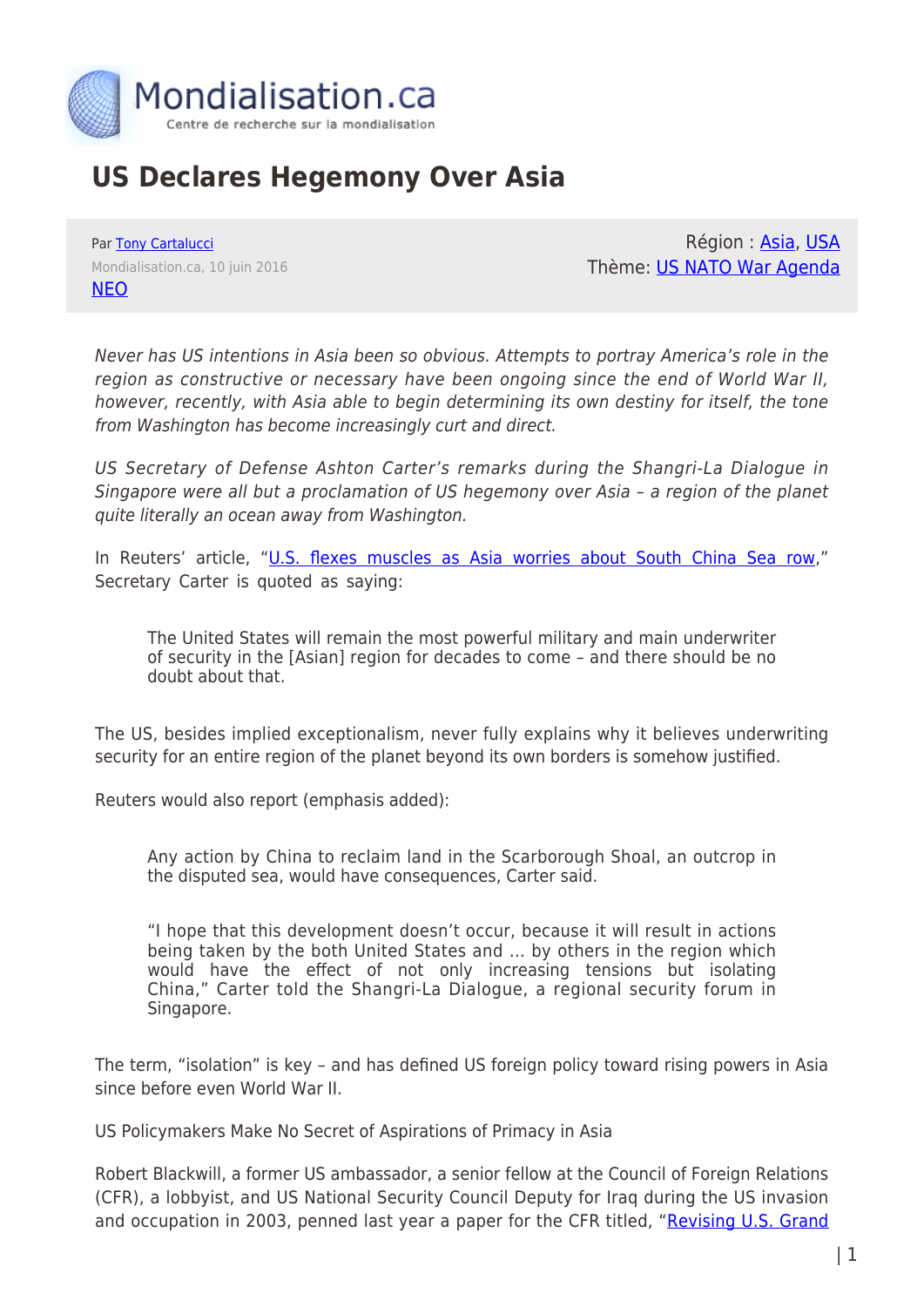[Strategy Toward China" \(.pdf\)](http://carnegieendowment.org/files/Tellis_Blackwill.pdf), in which no secret was made about US designs toward Asia Pacific.

The paper states explicitly that (emphasis added):

Because the American effort to "integrate" China into the liberal international order has now generated new threats to U.S. primacy in Asia—and could eventually result in a consequential challenge to American power globally—Washington needs a new grand strategy toward China that centers on balancing the rise of Chinese power rather than continuing to assist its ascendancy.

The paper elaborates by enumerating precisely how this will be done (emphasis added):

…preserving U.S. primacy in the global system ought to remain the central objective of U.S. grand strategy in the twenty-first century. Sustaining this status in the face of rising Chinese power requires, among other things, revitalizing the U.S. economy to nurture those disruptive innovations that bestow on the United States asymmetric economic advantages over others; creating new preferential trading arrangements among U.S. friends and allies to increase their mutual gains through instruments that consciously exclude China; recreating a technology-control regime involving U.S. allies that prevents China from acquiring military and strategic capabilities enabling it to inflict "high-leverage strategic harm" on the United States and its partners; concertedly building up the power-political capacities of U.S. friends and allies on China's periphery; and improving the capability of U.S. military forces to effectively project power along the Asian rimlands despite any Chinese opposition—all while continuing to work with China in the diverse ways that befit its importance to U.S. national interests.

It should be noted that in particular, the point regarding "concertedly building up the powerpolitical capacities of U.S. friends and allies on China's periphery" is not as innocuous as it sounds. Blackwill himself in his capacity as a lobbyist represented one of those "friends and allies on China's periphery," [the client regime of Thaksin Shinawatra](http://landdestroyer.blogspot.com/2014/05/thailand-coup-ousts-us-backed-dictator.html) in Southeast Asia's nation of Thailand.

Shinawtra while in power, would send Thai troops to aid in America's illegal invasion and occupation of Iraq, hosted the CIA's abhorrent rendition program within Thai territory, and attempted to ramrod through a US-Thai free trade agreement – all at the expense of Thailand's best interests. Shinawatra's attempts to turn Thailand into a client state of Wall Street and Washington interests eventually unraveled into a bloody political conflict that continues even today.

Shinawatra [would be ultimately ousted from power,](http://journal-neo.org/2014/05/26/thai-coup-stings-western-meddlers/) but US interests [have continued to](http://journal-neo.org/2016/04/24/us-lobbyists-meddling-in-thailand-a-concern-for-all-of-asia/) [work](http://journal-neo.org/2016/04/24/us-lobbyists-meddling-in-thailand-a-concern-for-all-of-asia/) to put him or a similar proxy into power, while undermining and attempting to destroy Thailand's own existing political order and institutions.

In reality, "building up the power-political capacities of U.S. friends and allies on China's periphery" actually means toppling sovereign governments and replacing them with obedient client regimes to be used in Washington's proxy war with Beijing – at the cost of the client regime's own peace, stability, and prosperity.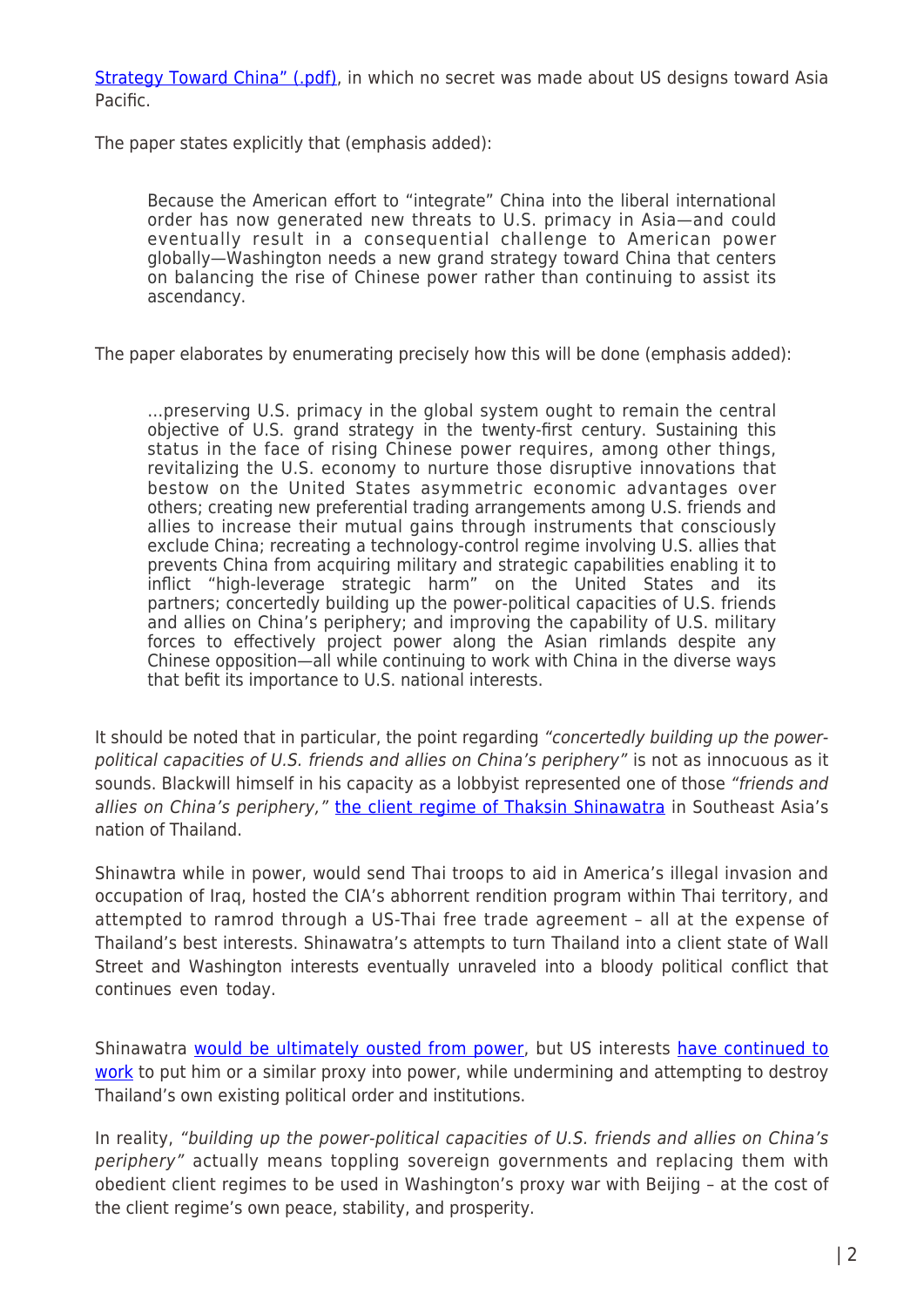Blackwill's paper also hits on the importance of using tension in the South China Sea to serve the "U.S. grand strategy" in Asia. The paper notes:

Because of PRC behavior, Asian states have already begun to balance against China through greater intra-Asian cooperation—actions that are entirely consistent with and only reinforce our U.S. grand strategy.

Indeed, throughout Asia, the realist understanding of a need to balance power between a rising China and the rest of Asia has guided the economic and military expansion of China's neighbors. It is done, however, independently of US ambitions and done with maintaining good relations with Beijing. The US has openly stated that its goal is to maintain primacy in Asia – and aims at isolating and containing China's rise. This is entirely inconsistent with the best interests of each and every nation along China's periphery.

Washington's Long-War on Beijing

Secretary Ashton Carter and Robert Blackwill's admissions of US policy in Asia are only the most recent affirmations of a long-running policy of containment that stretches back to the 1950s, the Vietnam War, and has continued onward to this very day.

From the US State Department's "Office of the Historian," a 1968 ["Status Report on Tibetan](https://history.state.gov/historicaldocuments/frus1964-68v30/d342) [Operations](https://history.state.gov/historicaldocuments/frus1964-68v30/d342)," is published, exposing US Central Intelligence Agency support for the 14th Dali Lama and armed Tibetan militants for the expressed purpose of the "containment of Chinese Communist expansion."The report would state:

The CIA Tibetan program, parts of which were initiated in 1956 with the cognizance of the Committee, is based on U.S. Government commitments made to the Dalai Lama in 1951 and 1956. The program consists of political action, propaganda, paramilitary and intelligence operations, appropriately coordinated with and supported by [less than 1 line of source text not declassified].

The report also states that (emphasis added):

In the political action and propaganda field, Tibetan program objectives are aimed toward lessening the influence and capabilities of the Chinese regime through support, among Tibetans and among foreign nations, of the concept of an autonomous Tibet under the leadership of the Dalai Lama; toward the creation of a capability for resistance against possible political developments inside Tibet; and the containment of Chinese Communist expansion—in pursuance of U.S. policy objectives stated initially in NSC 5913/1.2 [6 lines of source text not declassified].

The infamously leaked "Pentagon Papers," a secret Department of Defense study of America's involvement in Vietnam from 1945 to 1967 put together by then Secretary of Defense Robert McNamara in 1967, would reveal US military force being used more directly in America's continued attempts to contain China.

[Three important quotes](http://journal-neo.org/2014/06/10/tiananmen-2-0/) from these papers reveal this strategy. It states first that:

…the February decision to bomb North Vietnam and the July approval of Phase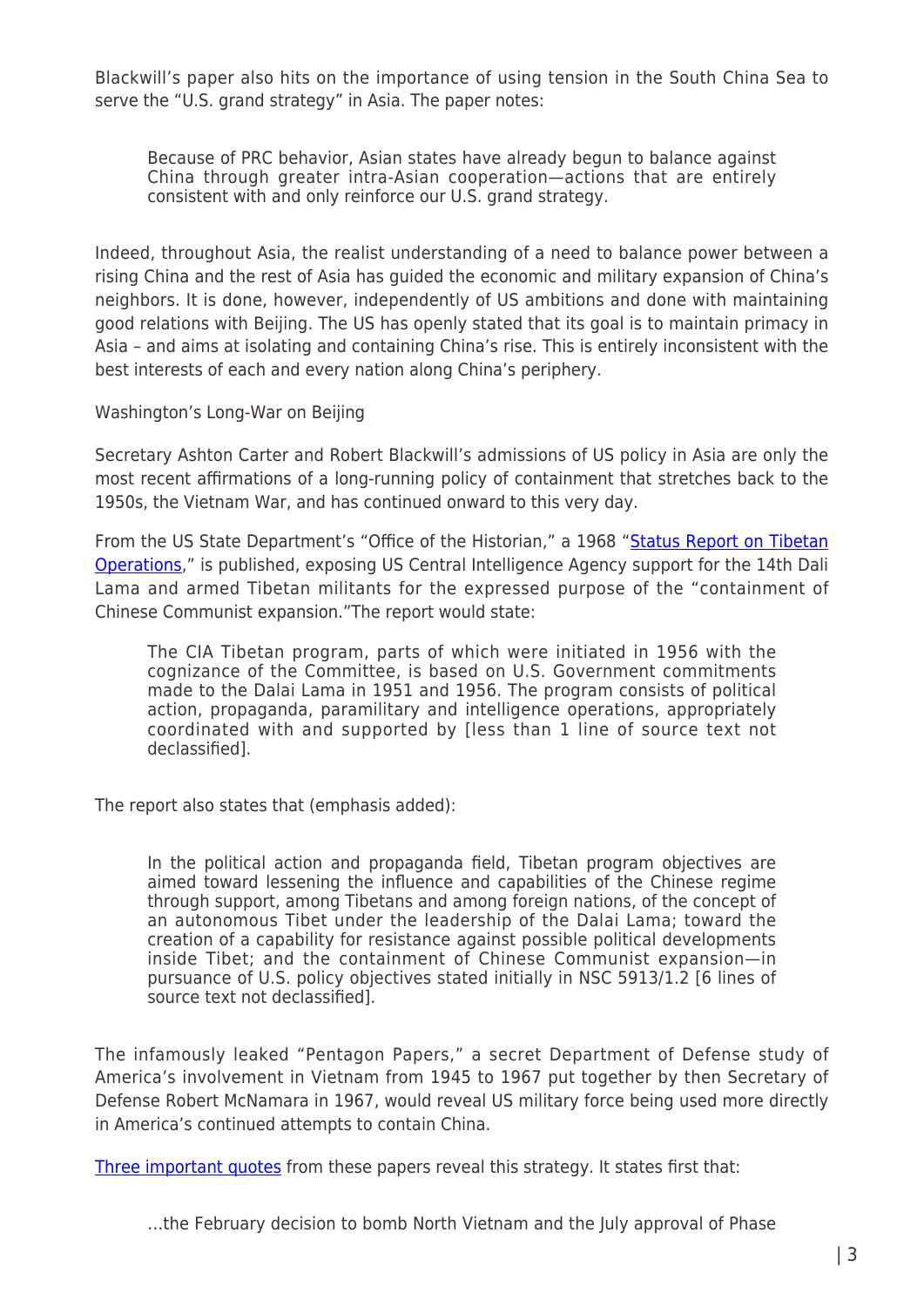I deployments make sense only if they are in support of a long-run United States policy to contain China.

It also claims:

China—like Germany in 1917, like Germany in the West and Japan in the East in the late 30′s, and like the USSR in 1947—looms as a major power threatening to undercut our importance and effectiveness in the world and, more remotely but more menacingly, to organize all of Asia against us.

Finally, it outlines the immense regional theater the US was engaged in against China at the time by stating:

…there are three fronts to a long-run effort to contain China (realizing that the USSR "contains" China on the north and northwest): (a) the Japan-Korea front; (b) the India-Pakistan front; and (c) the Southeast Asia front.

It is clear that from the conclusion of World War II up to and including today, the goal of containing China has dominated America's foreign policy in Asia. It has included proxy wars as admitted to by the US State Department in the 1950's in Tibet, full-scale war as seen in Vietnam during the 1960's, and the creation of client regimes with which to confront China more recently from 2001-2006 under Thaksin Shinawatra and now fully manifested as a costly political crisis still undermining peace and stability in Thailand today.

A similar client regime is in the process of taking power [in Myanmar under Aung San Suu](http://journal-neo.org/2016/04/07/myanmars-driver-president/) [Kyi](http://journal-neo.org/2016/04/07/myanmars-driver-president/) - quite literally a creation and perpetuation of US and British funding and political support. Malaysia has been targeted by political instability through US-proxy Anwar Ibrahim. and the Philippines have long been subordinate to US foreign policy for over a century.

In East Asia, both Japan and South Korea host US troops since World War II and the Korean War respectively.

Placing this all on a map, and including the US occupation of Afghanistan – which borders China's west – and efforts even [within China's borders to subvert political order and](http://journal-neo.org/2014/10/21/turmoil-in-hong-kong-terrorism-in-xinjiang-america-s-covert-war-on-china/) [stability,](http://journal-neo.org/2014/10/21/turmoil-in-hong-kong-terrorism-in-xinjiang-america-s-covert-war-on-china/) a geopolitical ring virtually surrounds China from west to east.

US Primacy at the Cost of Asian Peace and Prosperity

It is worth repeating that Asia is already rebalancing accordingly to China's growing regional influence. However, nations along China's periphery can already be seen benefiting from this rise as well. Working with China across a wide range of areas from economics to military cooperation are directly benefiting China's neighbors. The region – it appears – seeks to strike a balance of power but within a non-confrontational, cooperative regional order.

The United States – as an opportunist – seeks to pose as assisting in the creation of this regional order, but with its recent proclamations, is clearly aiming to isolate China by deliberately inflaming tensions everywhere from Myanmar regarding ongoing [Chinese](http://journal-neo.org/2014/11/03/us-struggles-to-keep-asia-in-dark-age/)[constructed infrastructure projects,](http://journal-neo.org/2014/11/03/us-struggles-to-keep-asia-in-dark-age/) to the South China Sea, to the Korean Peninsula.

The process of isolating and hindering the rise of China will not just cost Beijing – it will cost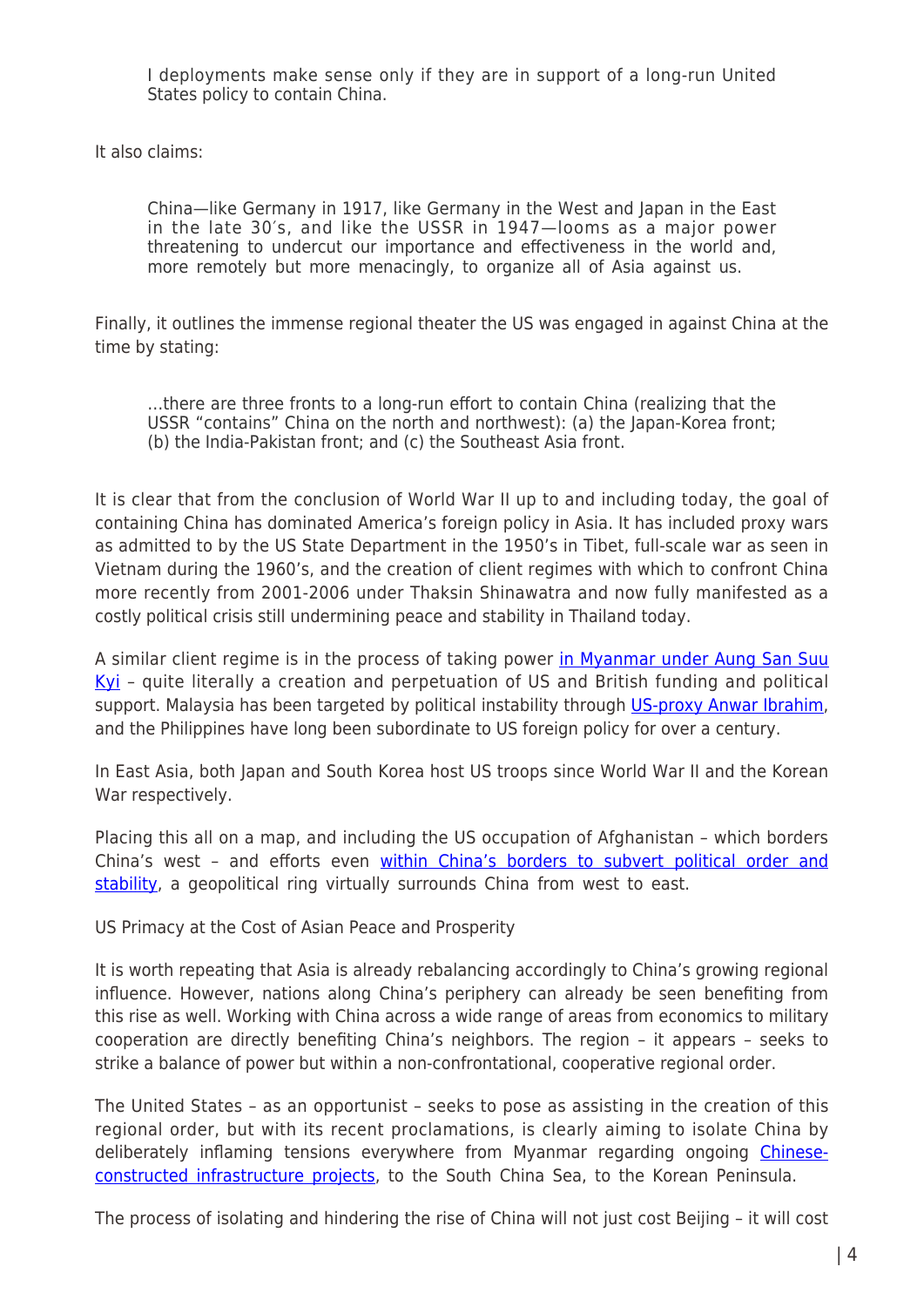all of Asia – even if the risks and costs of confrontations the US is cultivating within Asia are negated. However, considering these US-engineered and encouraged confrontations – nations are being prodded into expending resources and political goodwill to fulfill Washington's own self-serving regional ambitions.

It is quite simple. The United States does not reside in Asia. Turning Asia into a conflict zone suits it perfectly well. An Asia on the rise poses as a direct competitor to the interests on Wall Street and the politicians who serve them in Washington. The US has nothing to gain from a strong Asia that no longer capitulates to disparate trade deals, political coercion, and threats. Containing China at the cost of peace and prosperity across all of Asia is an added bonus for US policymakers – ensuring that indeed the US maintains primacy in all of Asia "for decades to come."

For Asia's leaders it is important for them to continue on constructive and cooperative means of striking a balance of power between a rising China and the rest of Asia. This must be done while incrementally displacing America's unwarranted and malicious influence in the region. This does not mean isolating the United States as it seeks to isolate China – but only isolating it to the extent that the US concedes to maintaining normal ties with Asia predicated on equality, not hegemony.

Asian security is no more the United States' to underwrite as American security is Asia's to underwrite. Making this clear to US policymakers and the special interests they serve is essential in establishing the fact that no nation is "exceptional" and for any real "international order" to exist, impartial and objective standards must be applied to all – whether they reside in Washington or Beijing, or beyond.

Tony Cartalucci, Bangkok-based geopolitical researcher and writer, especially for the online magazine ["New Eastern Outlook".](http://journal-neo.org/) <http://journal-neo.org/2016/06/10/us-declares-hegemony-over-asia/>

La source originale de cet article est [NEO](http://journal-neo.org/2016/06/10/us-declares-hegemony-over-asia/) Copyright © [Tony Cartalucci,](https://www.mondialisation.ca/author/tony-cartalucci) [NEO](http://journal-neo.org/2016/06/10/us-declares-hegemony-over-asia/), 2016

## Articles Par : [Tony Cartalucci](https://www.mondialisation.ca/author/tony-cartalucci)

**Avis de non-responsabilité** : Les opinions exprimées dans cet article n'engagent que le ou les auteurs. Le Centre de recherche sur la mondialisation se dégage de toute responsabilité concernant le contenu de cet article et ne sera pas tenu responsable pour des erreurs ou informations incorrectes ou inexactes.

Le Centre de recherche sur la mondialisation (CRM) accorde la permission de reproduire la version intégrale ou des extraits d'articles du site **Mondialisation.ca** sur des sites de médias alternatifs. La source de l'article, l'adresse url ainsi qu'un hyperlien vers l'article original du CRM doivent être indiqués. Une note de droit d'auteur (copyright) doit également être indiquée.

Pour publier des articles de [Mondialisation.ca](https://mondialisation.ca) en format papier ou autre, y compris les sites Internet commerciaux, contactez: [media@globalresearch.ca](mailto:media@globalresearch.ca)

[Mondialisation.ca](https://mondialisation.ca) contient du matériel protégé par le droit d'auteur, dont le détenteur n'a pas toujours autorisé l'utilisation. Nous mettons ce matériel à la disposition de nos lecteurs en vertu du principe "d'utilisation équitable", dans le but d'améliorer la compréhension des enjeux politiques, économiques et sociaux. Tout le matériel mis en ligne sur ce site est à but non lucratif. Il est mis à la disposition de tous ceux qui s'y intéressent dans le but de faire de la recherche ainsi qu'à des fins éducatives. Si vous désirez utiliser du matériel protégé par le droit d'auteur pour des raisons autres que "l'utilisation équitable", vous devez